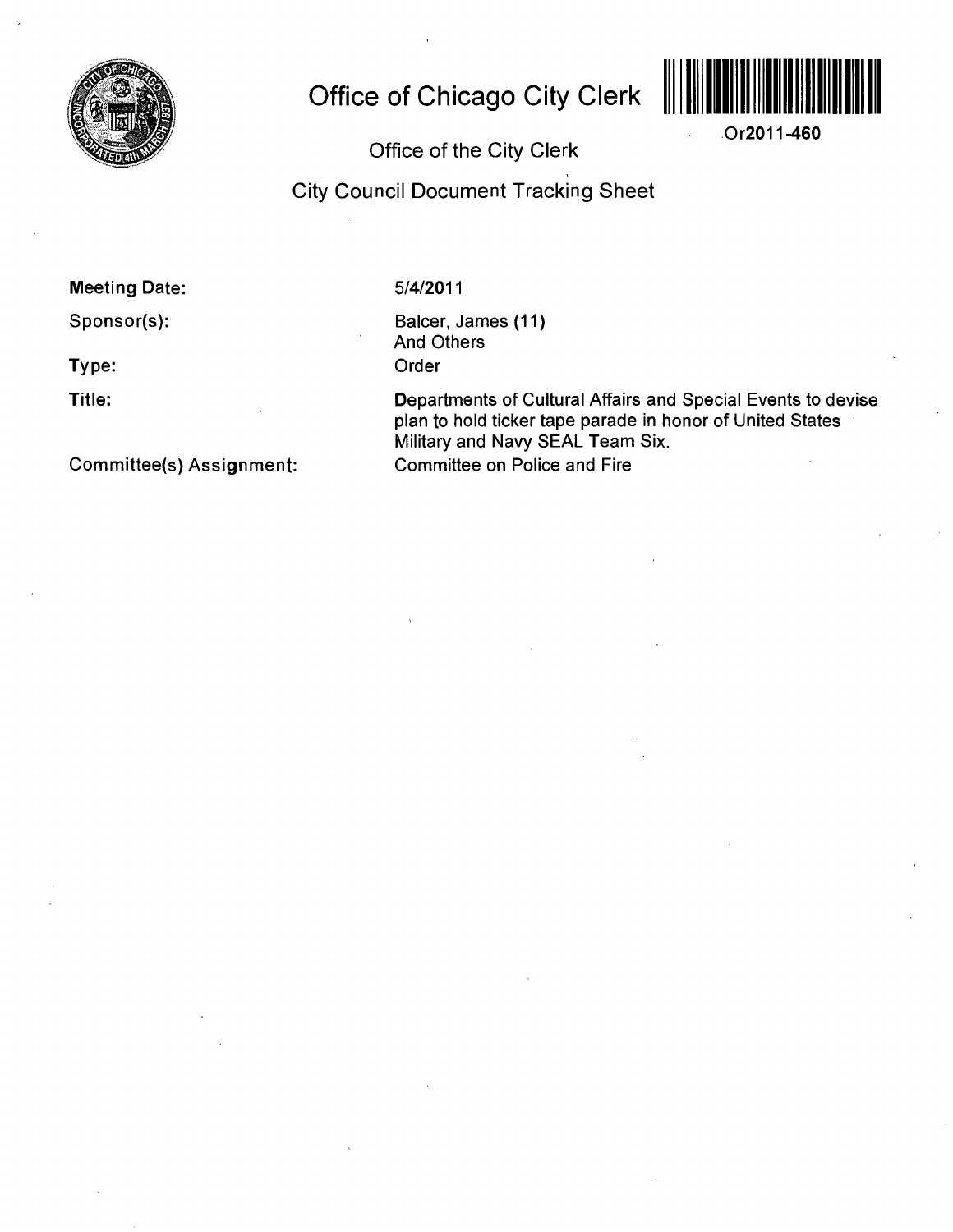Police + Fire

#### **ORDER**

WHEREAS, the Armed Forces of the United States are currently engaged in military operations around the global to protect this sovereign nation and to fight global terrorism; and

WHEREAS, we. Members of the Chicago City Council, recognize the personal sacrifices of the citizens called to active military duty to defend this great nation; and

WHEREAS, the Joint Special Operations Command (JSOC) has worked tirelessly to fight global terrorism; and

WHEREAS, JSOC had tracked Osama bin Laden with the help of other intelligence groups; and

WHEREAS, a military offensive had been planned and practiced to end a decade long search for the infamous Al-Qaeda leader; and

WHEREAS, on May 1, 2011, a JSOC team killed Osama bin Laden, the "face of global terror," in a custom built compound in Abbottabad, a suburb of Islamabad, Pakistan; and

WHEREAS, the Naval Special Warfare Development Group, also known as Navy SEAL Team Six, carried out the operation; and

WHEREAS, in a matter of minutes, Navy SEAL Team Six, a team normally devoted to missions with maritime authority, completed their objective, to kill Osama bin Laden, without sustaining any casualties; and

WHEREAS, Navy SEAL Team Six boarded their modified MH-60 helicopters 40 minutes after the initiation of the mission with the body of Osama bin Laden; and

WHEREAS, we, the Mayor and members of the Chicago City Council, congratulate the United State Military and the Central Intelligence Agency for their tireless work in the successfiil apprehension of Osama bin Laden and express out sincere appreciation for their service on behalf of the United States; NOW THEREFORE

#### **BE IT ORDERED BY THE CITY COUNCIL OF THE CITY OF CHICAGO:**

The City Council of the City of Chicago hereby orders the Departments of Cultural Affairs and Special Events to devise an appropriate plan to hold a ticker tape parade in the City in honor of the United States Military, specifically Navy SEAL Team Six.